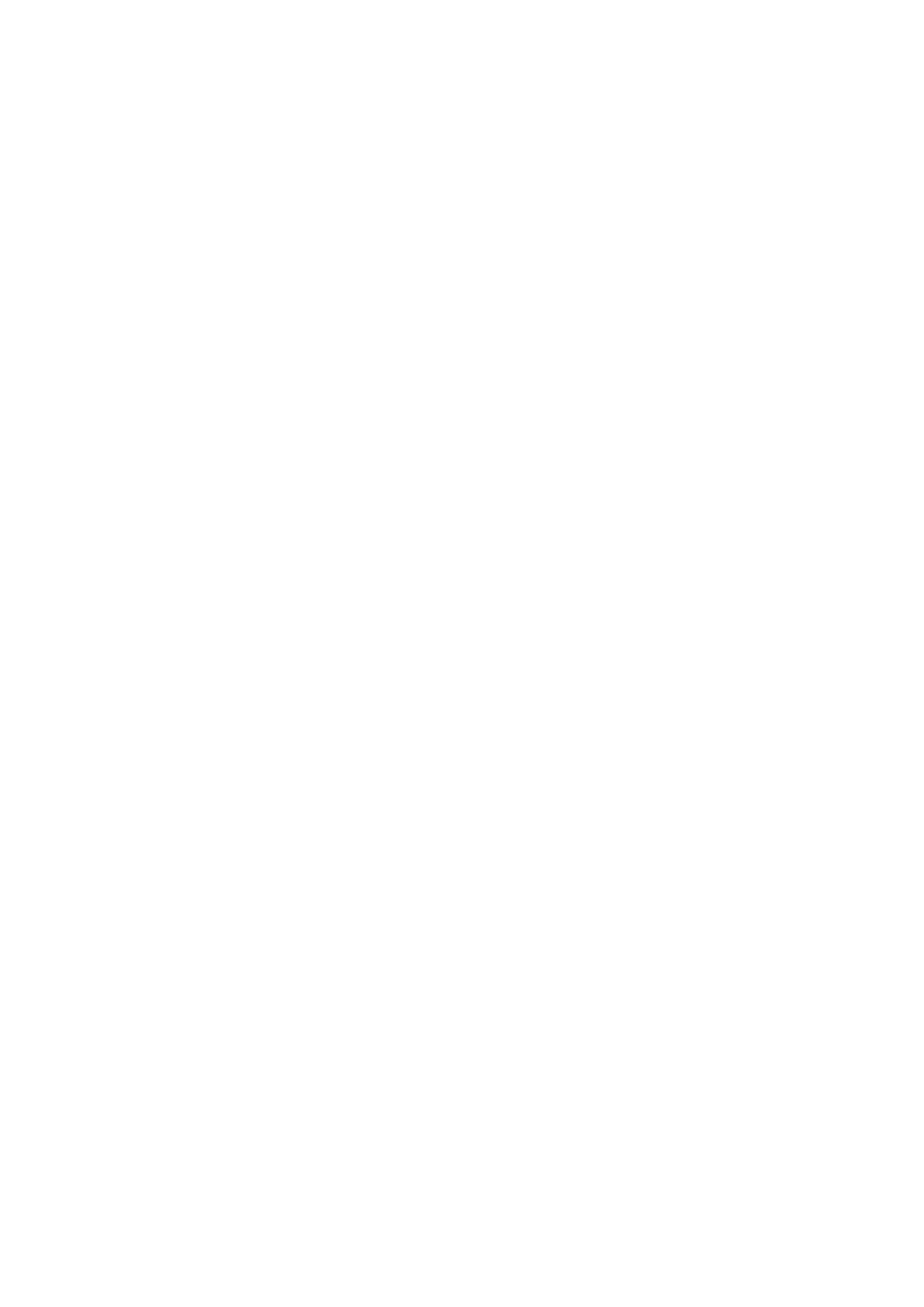## **SECURITIES AND EXCHANGE COMMISSION**

**Washington, D.C. 20549**

### SCHEDULE TO (RULE 14d-100) TENDER OFFER STATEMENT UNDER SECTION 14(d)(1) OR 13(e)(1) OF THE SECURITIES EXCHANGE ACT OF 1934 (AMENDMENT NO. 1)

## **Akamai Technologies, Inc.**

(Name of Subject Company (Issuer))

# **Akamai Technologies, Inc.**

(Name of Filing Person (Offeror))

5 1/2% Convertible Subordinated Notes due 2007

(Title of Class of Securities)

00971T AA 9 00971T AB 7 00971T AC 5

(CUSIP Number of Class of Securities)

Melanie Haratunian, Esq. Vice President and General Counsel Akamai Technologies, Inc. 8 Cambridge Center Cambridge, Massachusetts 02142 (617) 444-3000

*With copies to:* Susan W. Murley, Esq. Stuart R. Nayman, Esq. Hale and Dorr LLP 60 State Street Boston, Massachusetts 02109 Telephone: (617) 526-6000 Telecopy: (617) 526-5000

(Name, Address and Telephone Number of Person Authorized to Receive Notices and Communications on Behalf of Filing Person)

[X] Check the box if any part of the fee is offset as provided by Rule 0-11(a)(2) and identify the filing with which the offsetting fee was previously paid. Identify the previous filing by registration statement number, or the Form or Schedule and the date of its filing.

Amount Previously Paid: \$12,861.00. Filing party: Akamai Technologies, Inc.

Form or Registration No.: Schedule TO-I. Date filed: February 10, 2004.

[\_] Check the box if the filing relates solely to preliminary communications made before the commencement of a tender offer.

Check the appropriate boxes below to designate any transactions to which the statement relates:

- [\_] third party tender offer subject to Rule 14d-1.
- [X] issuer tender offer subject to Rule 13e-4.
- [  $\Box$  going-private transaction subject to Rule 13e-3.
- [\_] amendment to Schedule 13D under Rule 13d-2.

Check the following box if the filing is a final amendment reporting the results of the tender offer:  $\Box$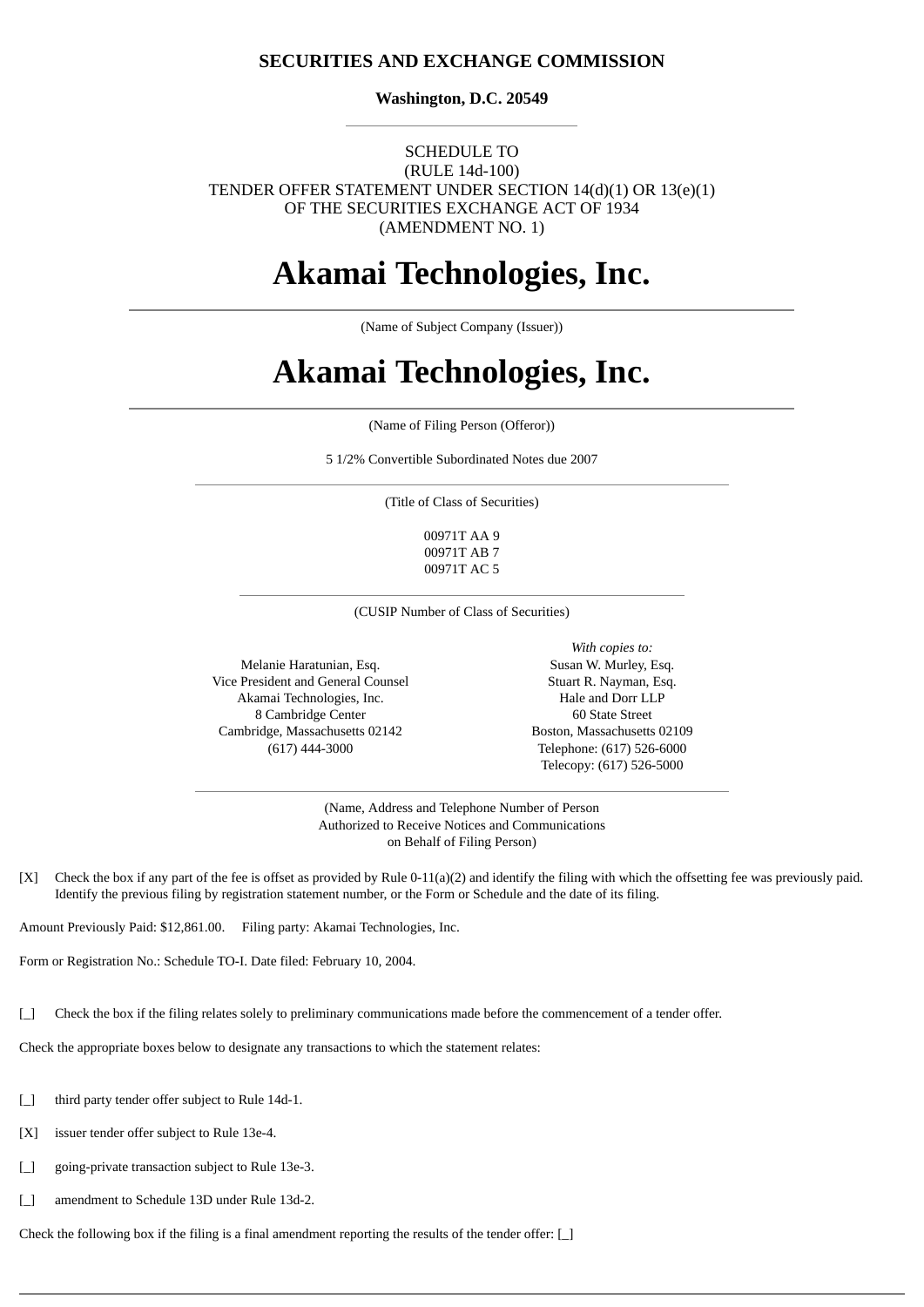#### INTRODUCTORY STATEMENT TO AMENDMENT NO. 1

 This Amendment No. 1 amends and supplements the Tender Offer Statement on Schedule TO-I filed by Akamai Technologies, Inc., a Delaware corporation ("Akamai"), with the Securities and Exchange Commission on February 10, 2004 (the "Schedule TO") relating to an offer to purchase for cash, on the terms and subject to the conditions set forth in the Offer to Purchase dated February 10, 2004 (as it may be supplemented or amended from time to time, the "Offer to Purchase"), and the related Letter of Transmittal (as it may be supplemented or amended from time to time, the "Letter of Transmittal"), up to \$101,000,000 aggregate principal amount of its outstanding 5 1/2% Convertible Subordinated Notes due 2007. Copies of the Offer to Purchase and the Letter of Transmittal were previously filed as exhibits (a)(1)(i) and (a)(1)(ii), respectively, to the Schedule TO.

#### ITEM 1. SUMMARY TERM SHEET.

The information set forth in Item 1 is hereby amended and supplemented by the following:

The question and answer set forth under "If I change my mind, can I withdraw my tender of Notes?" in the Summary Term Sheet set forth in the Offer to Purchase is hereby amended and restated in its entirety as follows:

#### **"If I change my mind, can I withdraw my tender of Notes? (Page 19)**

 Tenders of Notes may be withdrawn at any time prior to the Expiration Date. In order to effect a withdrawal of tendered Notes, you must notify the Depositary of your intention to withdraw in writing prior to the Expiration Date and follow the other procedures detailed later in this Offer to Purchase. No consideration shall be payable in respect of Notes so withdrawn. In addition, if we have not accepted your Notes for payment by April 6, 2004, you may also withdraw your Notes. Notes withdrawn from the Offer may be re-tendered by following the procedures for tendering Notes."

### ITEM 4. TERMS OF THE TRANSACTION.

The information set forth in Item 4(a) is hereby amended and supplemented by the following:

(1) The information set forth in Item 1 above is incorporated by reference.

 (2) The first paragraph of the subsection captioned "Amendment; Extension; Waiver; Termination" of Section 2 ("Terms of the Offer") in the Offer to Purchase is hereby amended and restated in its entirety as follows:

"Akamai expressly reserves the right, in our sole discretion, at any time and from time to time, and regardless of whether or not any of the events set forth in Section 10, "Conditions to the Offer," shall have occurred or shall have been determined by Akamai to have occurred:

- to extend the period of time in which the Offer is open and thereby delay the acceptance of any Notes by giving oral (confirmed in writing) or written notice of the extension to the Depositary; and
- to amend the Offer in any respect by giving oral (confirmed in writing) or written notice of such amendment to the Depositary.

In addition, Akamai expressly reserves the right to terminate the Offer prior to the Expiration Date without purchasing any Notes if, in our reasonable judgment, any of the conditions specified in Section 10, "Conditions to the Offer" has occurred."

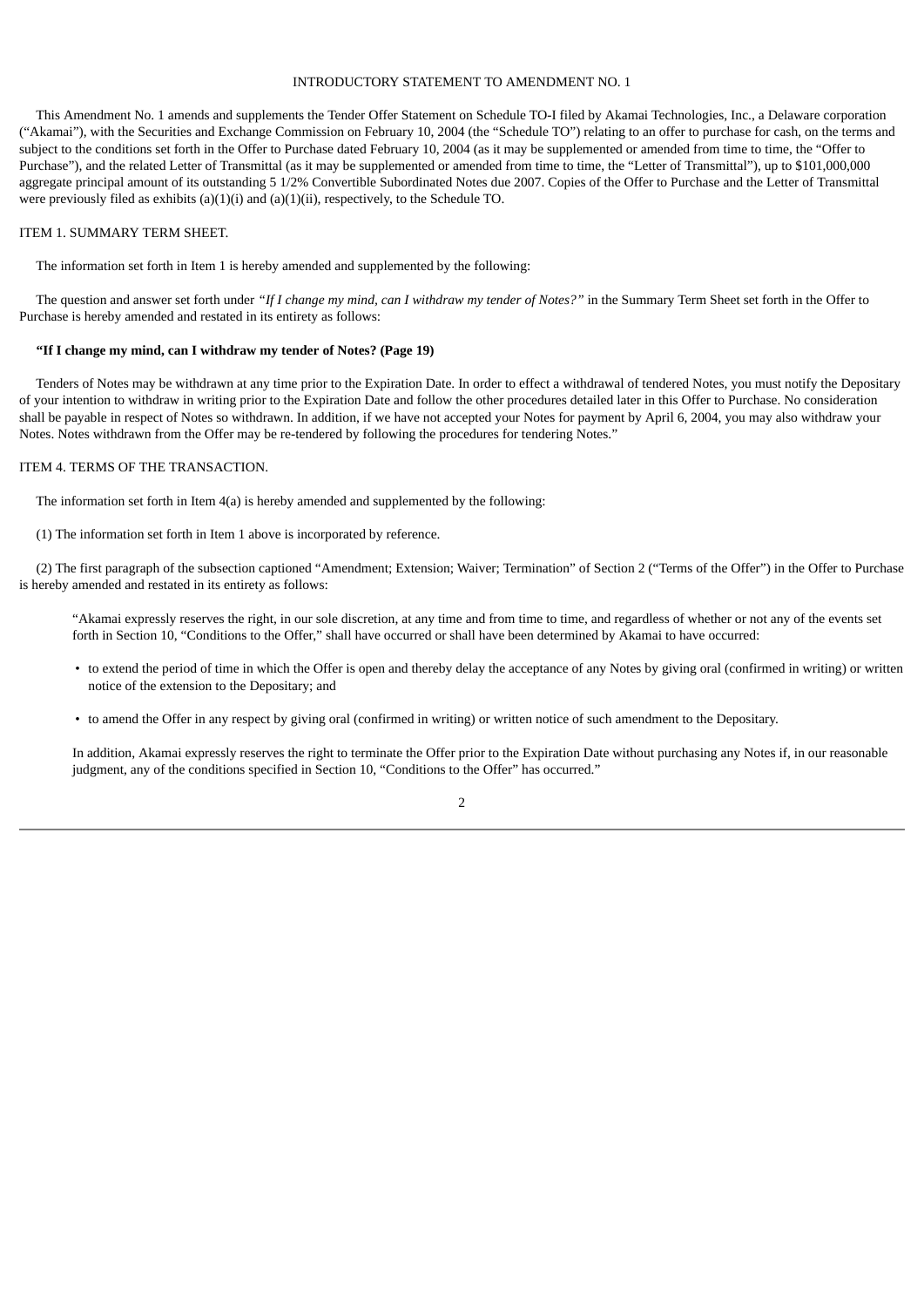(3) The first paragraph of Section 8 ("Withdrawal of Tenders") in the Offer to Purchase is hereby amended and restated in its entirety as follows:

"You may withdraw your tendered Notes at any time prior to the Expiration Date but not thereafter, except as set forth below. In addition, you may withdraw tendered Notes if we have not yet accepted them for payment, after April 6, 2004, which is 40 business days from the date of this Offer to Purchase. We will not pay any consideration in respect of Notes that are withdrawn from the Offer."

 (4) Section 10 ("Conditions to the Offer") in the Offer to Purchase is herby amended and restated in its entirety as follows (in order to revise the fifth, ninth and eleventh bullet points under the first paragraph thereof and the first bullet point under the second paragraph thereof):

#### "*10. Conditions to the Offer*

 The Offer does not have as a condition that a minimum principal amount of Notes be tendered. Notwithstanding any other provisions of the Offer and in addition to (and not in limitation of) any rights Akamai may have to extend and/or amend the Offer, Akamai will not be required to accept for payment or pay for, and may delay the acceptance for payment of, or payment for, any tendered Notes, subject to the rules under the Exchange Act, and Akamai may terminate the Offer, if:

- any statute, rule, regulation, judgment, order, stay, decree or injunction shall have been proposed, sought, promulgated, enacted, entered, enforced or deemed to be applicable by any court or governmental regulatory or administrative agency, authority or tribunal, domestic or foreign, directly or indirectly, in Akamai's reasonable good faith judgment, prohibiting preventing, restricting or delaying the consummation of the Offer including any such event that would make the Offer illegal;
- Akamai has determined, in its reasonable good faith judgment, that the acceptance for payment of, or payment for, some or all of the Notes will violate, conflict with or constitute a breach of any order, statute, law, rule, regulation, executive order, decree or judgment of any court to which Akamai may be bound or subject;
- there shall have occurred, in Akamai's reasonable good faith judgment:
	- any downgrading in the rating of any of Akamai's debt securities by any "nationally recognized statistical rating organization" (as defined for purposes of Rule 436(g) under the Securities Act), or any public announcement that any such organization has under surveillance or review its rating of any of Akamai's debt securities (other than an announcement with positive implications of a possible upgrading, and no implication of a possible downgrading, of such rating) or any announcement that Akamai has been placed on negative outlook;
	- any decline in either the Dow Jones Industrial Average, the Standard and Poor's Index of 500 Industrial Companies, the NASDAQ-100 Index or the Russell 2000 Index by an amount in excess of 20% measured from February 9, 2004 or any decline in the exchange rate of U.S. dollars to the Euro or U.S. Dollars to the Japanese Yen in an amount greater than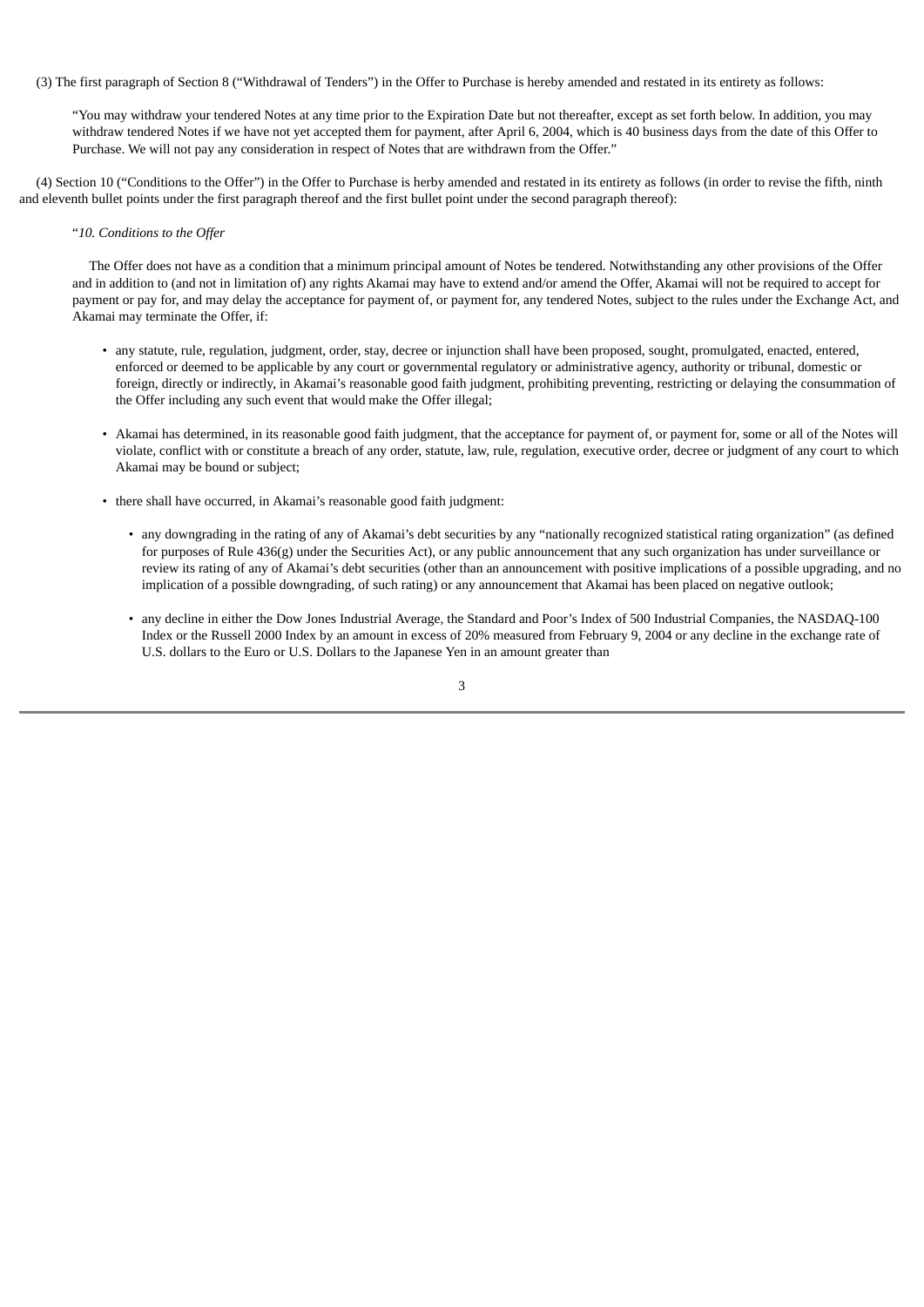20% measured from February 9, 2004;

- any material suspension or material limitation of trading in securities generally on the New York Stock Exchange or on the NASDAQ National Market, or any setting of minimum prices for trading on such exchange or in the over-the-counter market, or any suspension of trading of any of Akamai's securities on any exchange or in the over-the-counter market;
- any banking moratorium declared by U.S. federal or New York authorities;
- any major disruption of settlements of securities or clearance services in the United States;
- any attack by a foreign entity, terrorist or otherwise, that takes place within the United States or any other national or international calamity or emergency which in Akamai's reasonable good faith judgment has a material affect on the business, financial conditions or results of operations of Akamai, or any declaration of war by Congress;
- any limitation (whether or not mandatory) by any governmental authority on, or other event having a reasonable likelihood of affecting, the extension of credit by banks or other lending institutions in the United States;
- any decrease in the market price of Akamai's common stock in an amount in excess of 20% measured from February 9, 2004; or
- in the case of any of the foregoing existing at the time of the commencement of the Offer, a significant acceleration or worsening thereof;
- the Trustee under the Indenture for the Notes shall have objected in any respect to, or taken any action that could, in Akamai's reasonable good faith judgment, adversely affect the consummation of the Offer, or shall have taken any action that challenges the validity or effectiveness of the procedures used by Akamai in making the Offer or the acceptance of or payment for any of the Notes;
- there shall have occurred or be likely to occur any event or series of events that, in Akamai's reasonable good faith judgment:
	- prohibits, prevents, restricts or delays consummation of the Offer; or
	- materially and adversely affect the business, assets, condition (financial or otherwise), income, operations or prospects or stock ownership of Akamai and its subsidiaries, taken as a whole, or otherwise materially impair in any way the contemplated future conduct of Akamai's business;
- a tender or exchange offer for any or all of the Notes (other than this

4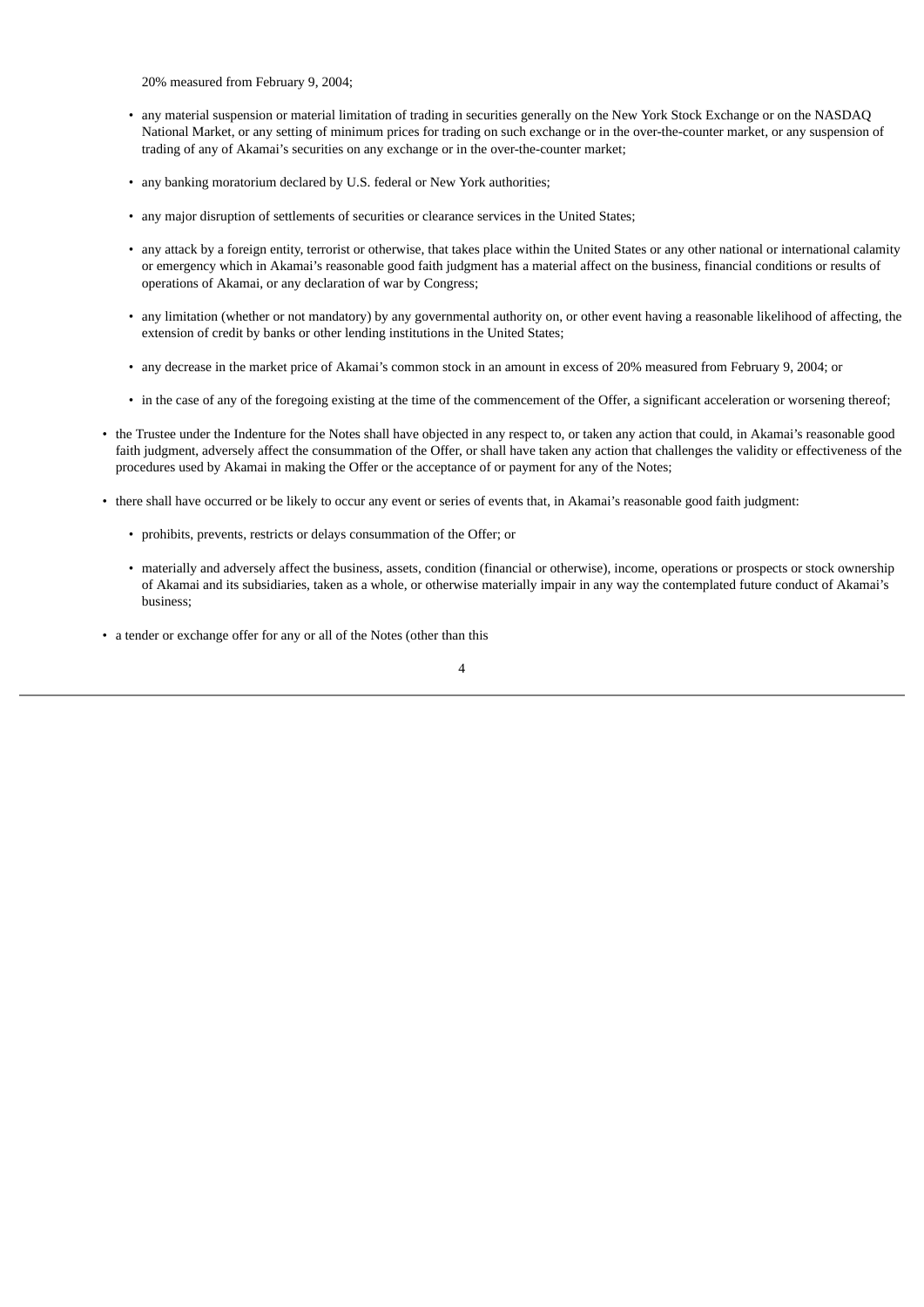Offer), or any merger, acquisition proposal, business combination, tender offer or other similar transaction with or involving Akamai has been proposed, announced or made by any person or has been publicly disclosed;

- Akamai has learned that a person or "group" (within the meaning of Section 13(d)(3) of the Exchange Act) shall have acquired or proposed to acquire beneficial ownership of more than 5% of Akamai's outstanding shares of common stock, or any new group shall have been formed that beneficially owns more than 5% of the outstanding shares of Akamai common stock; or
- there shall have been filed by any person or group a Notification and Report Form under the Hart-Scott-Rodino Antitrust Improvements Act of 1976 reflecting an intent to acquire Akamai or any shares of its common stock.

 The foregoing conditions are for the sole benefit of Akamai and may be asserted by Akamai regardless of the circumstances (other than circumstances due to any factor within the control of Akamai) giving rise to such condition or may be waived by Akamai in whole or in part at any time and from time to time in its sole discretion up to the Expiration Date. If Akamai chooses to waive one of the conditions to the Offer with respect to one holder of Notes, Akamai will waive that same condition to the Offer for all holders of Notes. If any condition to the Offer is not satisfied or waived by Akamai prior to the Expiration Date, Akamai reserves the right (but shall not be obligated), subject to applicable law, to:

- terminate the Offer and promptly return the tendered Notes to the tendering holders;
- waive all unsatisfied conditions and accept for payment and purchase all Notes that are validly tendered (and not withdrawn) prior to the Expiration Date;
- extend the Offer and retain the Notes that have been tendered during the period for which the Offer is extended; or
- amend the Offer.

 Akamai's failure at any time to exercise any of the foregoing rights will not be deemed a waiver of or otherwise affect any of its other rights and each such right will be deemed an ongoing right which Akamai may assert at any time and from time to time prior to the Expiration Date. Any determination by Akamai concerning the events described above will be final and binding upon all parties."

#### ITEM 11. ADDITIONAL INFORMATION.

The information set forth in Item 11(b) is hereby amended and supplemented by incorporating by reference the information contained in Items 1 and 4 above.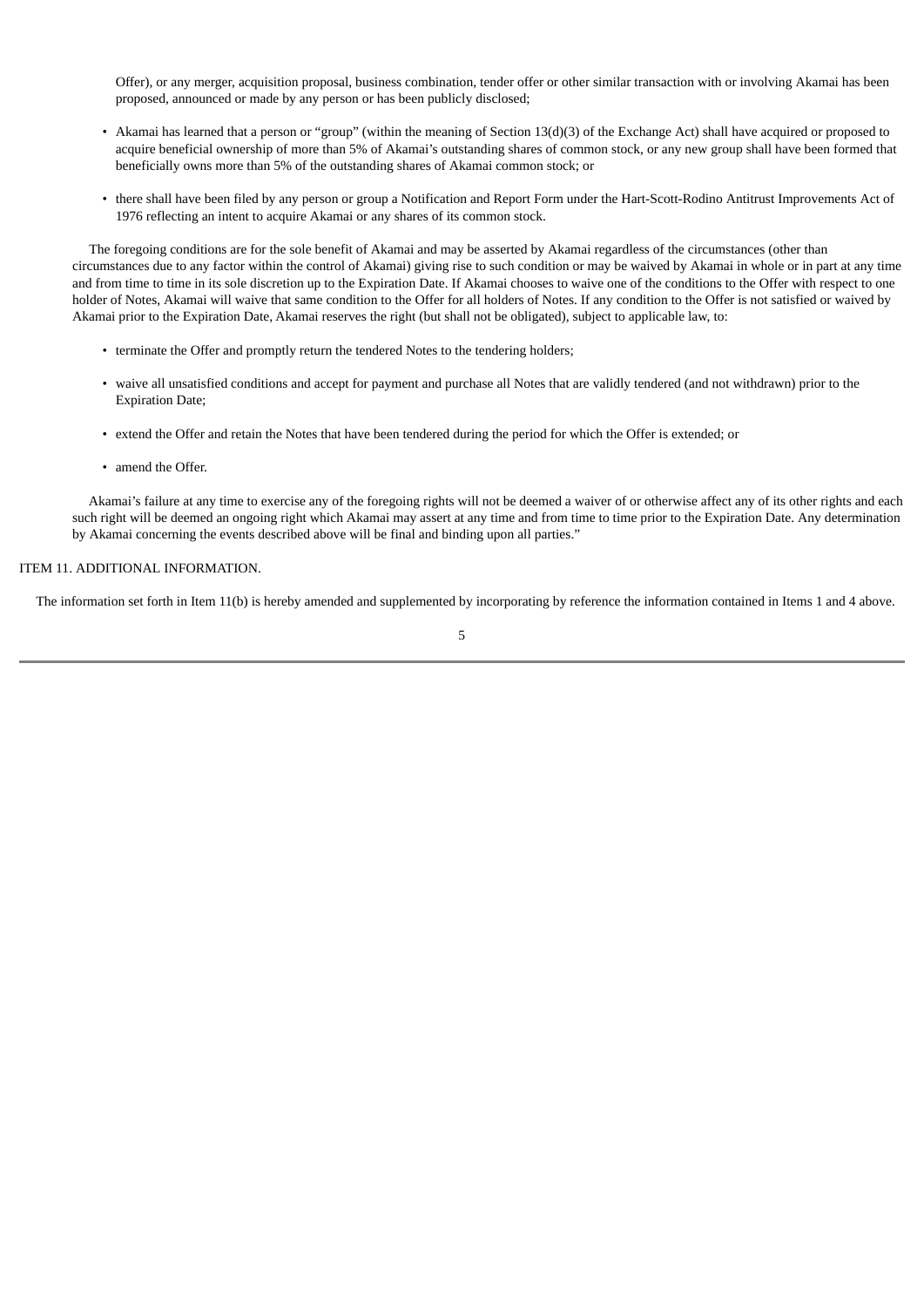## SIGNATURE

 After due inquiry and to the best of my knowledge and belief, I certify that the information set forth in this Amendment No. 1 to Schedule TO is true, complete and correct.

#### AKAMAI TECHNOLOGIES, INC.

By: /s/ George Conrades

George Conrades Chief Executive Officer

Date: February 19, 2004